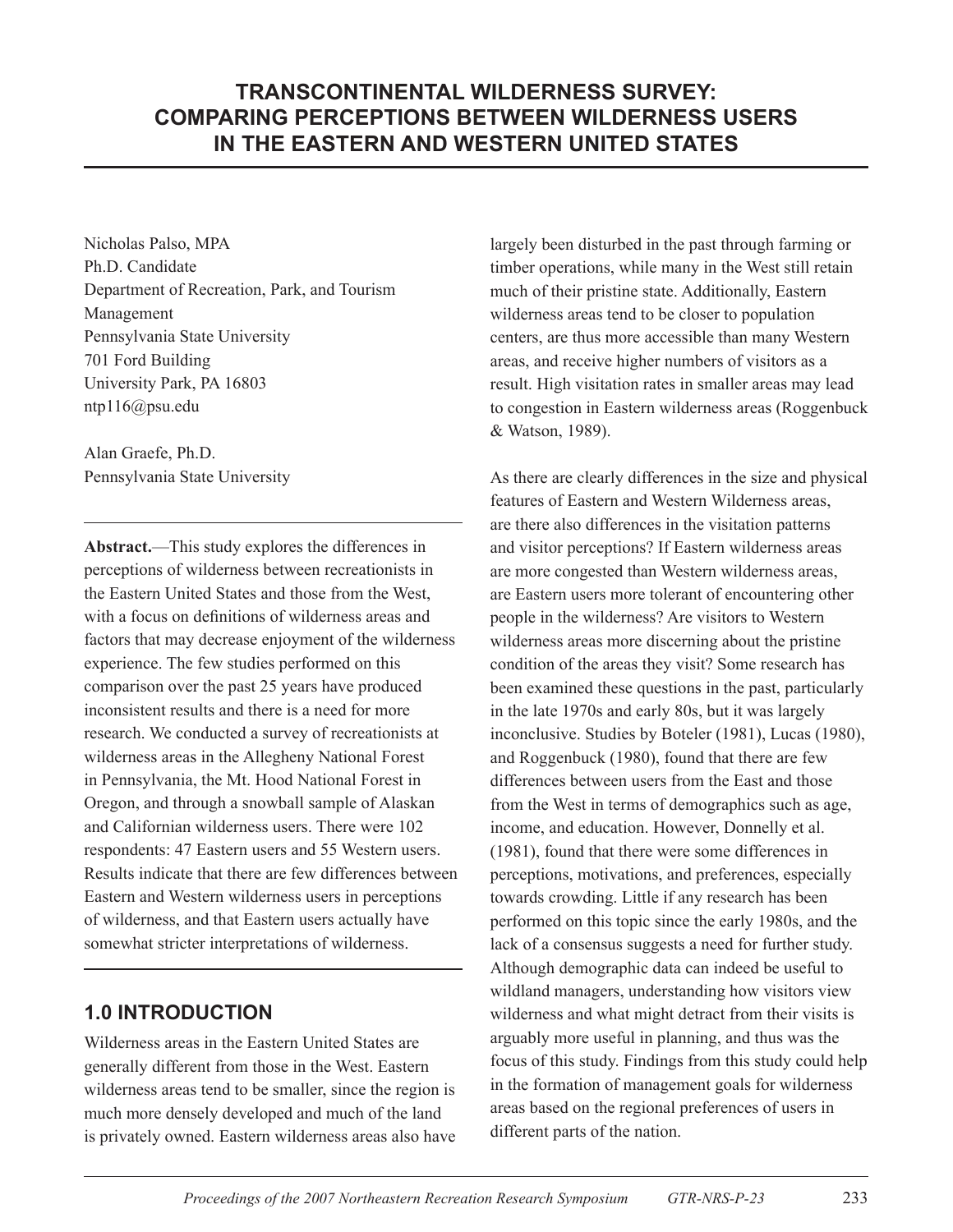The goal of this study was to determine the differences in wilderness perceptions (if any) between recreationists who use Eastern wilderness areas and those who use Western ones. The hypothesis of the research is that there will be a significant difference in wilderness perceptions and preferences between Eastern users and Western ones related to differences in the wilderness areas in the two regions. Western users are expected to have stricter interpretations of the definition of wilderness. They are also expected to prefer attributes of Western wilderness areas like less development, a pristine environment without any prior human disturbance, and fewer trails and signs. Eastern wilderness area users are expected to favor Congressional designation of wilderness areas as a way of officially designating them as "wild" and are expected to be stronger advocates for protection of wilderness areas than their Western counterparts.

## **2.0 Methods**

A survey was designed and administered in conjunction with the 2005 and 2006 National Visitor Use Monitoring (NVUM) Survey conducted by the U.S. Forest Service in the Allegheny National Forest. NVUM is administered every 5 years on each National Forest; it is designed to elicit information about visitor demographics, types of activities recreationists are doing in the forest, and lengths of their visits or stays. Respondents were intercepted at trailheads and canoe pull-outs as they were finishing their recreational experiences and preparing to leave the site. Survey days were randomly assigned to those locations by the Forest Service. Interviewees were self-identified wilderness users, and were further screened to ensure that they had indeed visited a wilderness area.

As Alaskan wilderness areas are far larger, more isolated, and experience more dispersed visitation, a snowball sample (Goodman, 1961) was used to gather responses from this area. The survey was first distributed to U.S. Forest Service personnel in the Tongass National Forest; 39 completed surveys were returned from wilderness users in Alaska, Washington, Oregon, and California.

### **2.1 Study Areas**

The first part of this study was conducted at the wilderness areas in the Allegheny National Forest in north-central Pennsylvania in the summer of 2005. This forest was established in 1923 after most of the area had been denuded of trees, and as a result is comprised almost entirely of secondgrowth forest (Allegheny National Forest, 2005). One Congressionally designated wilderness area surveyed in the Allegheny was Hickory Creek. This area was designated in 1984 and includes 8,633 acres of previously clearcut land. Its borders are delineated by a paved state-maintained road and a gravel Forest Service road. It is adjacent to Heart's Content Scenic Area, which also serves as a trailhead. Heart's Content has proven in the past to be an effective location from which to study Hickory Creek Wilderness visitors (Graefe et al., 2000). However, for this study, additional screening became necessary when it was observed very early on that many visitors believed they had been in the designated wilderness area when in fact they been in an adjacent nonwilderness area.

The second wilderness area studied was the Allegheny Islands Wilderness Area. Like Hickory Creek, it too was established in 1984. It is made up of seven islands that stretch along 56 miles of the Allegheny National Wild and Scenic River. Some of these islands were formerly farmland, while others have always been wetlands. The total size of the islands is 368 acres, which makes this one of the smallest wilderness reserves in the United States (Allegheny National Forest, 2005). Numerous farms, roads, and towns lie west of the river near the islands. U.S. Route 62 parallels the river to the east, and traffic counts conducted as part of the NVUM survey indicated that an average of about 2000 vehicles, including many commercial trucks, use this highway each day. These reserves were of special interest in this study because of their small size and former use. They are quite different from the traditional Western wilderness area that covers tens or hundreds of thousands, or even millions, of acres of relatively pristine landscape, such as the Bob Marshall Wilderness in Montana, Frank Church-River of No Return Wilderness in Idaho, and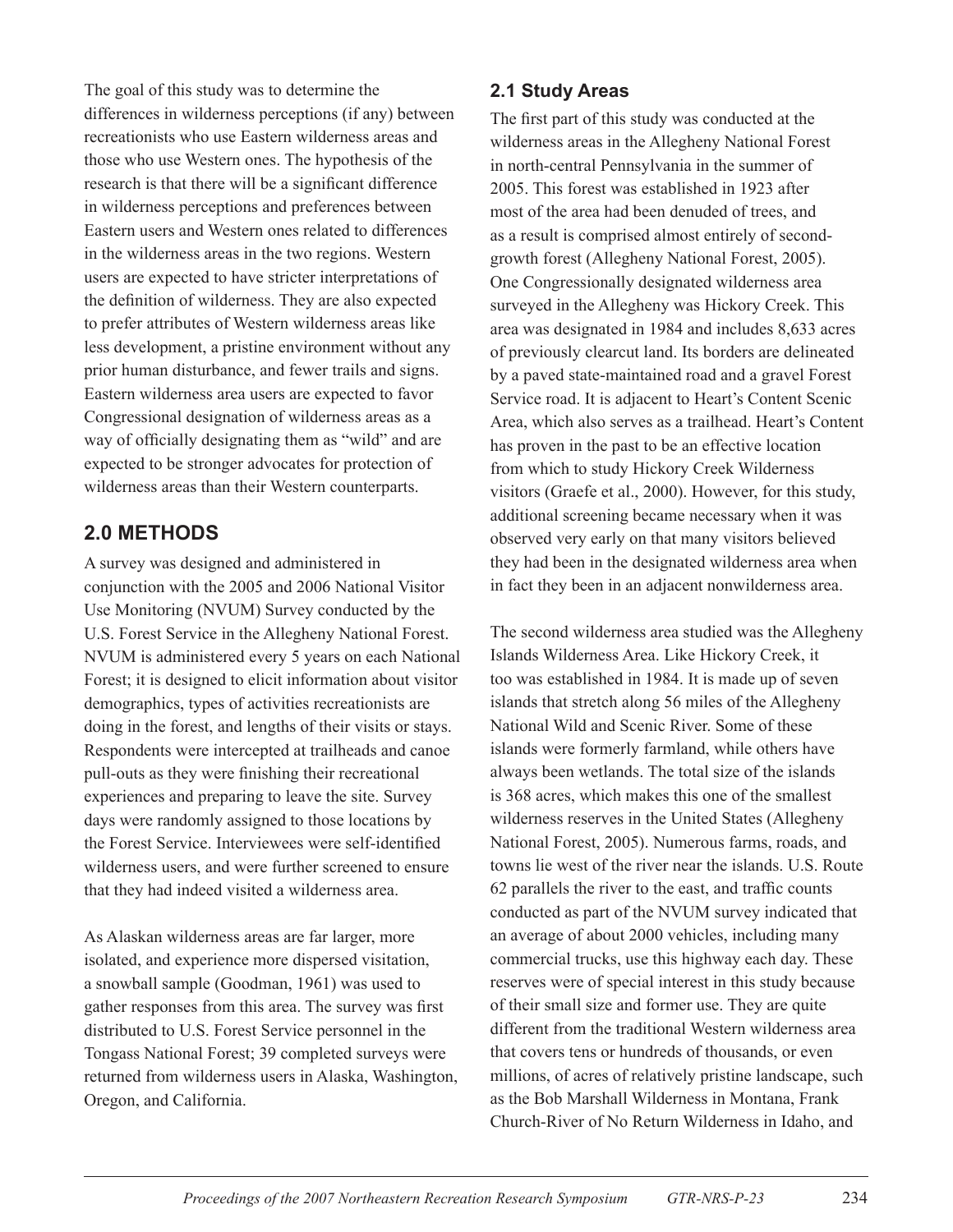the Gates of the Arctic Wilderness in Alaska. These preserves are all several times larger than the entire Allegheny National Forest. There is no spot in the Allegheny Islands Wilderness where a visitor can see no development on either side of the river or at least hear the traffic on Route 62. Hickory Creek is quieter due its more secluded location and large size, but contains the remains of an old World War II-era artillery range and other signs of former use.

The second part of this study was conducted in the Mt. Hood National Forest in Oregon in 2006. Mt. Hood NF has 189,200 acres of wilderness distributed between five units, the smallest of which is approximately 24,000 acres. Mount Hood was chosen as a study site because of the size and extent of these wilderness areas which contrast greatly with the small areas in the Allegheny. Some of the wilderness in the Mt. Hood NF has been previously clearcut, while the rest is old growth forest or alpine terrain. There is also variation in the proximity to development and roads amongst the five wilderness areas, with some being relatively close to highways and towns while others are on more isolated tracts of the forest (Mt. Hood National Forest, 2007).

## **2.2 Survey Design**

The first part of the survey contained six statements about wilderness areas. Respondents were asked to identify on a 5-point Likert-type scale – with 1 being strongly disagree, 3 being neutral, and 5 being strongly agree – how much they agreed with each in a series of statements. These statements were devised to reflect ideas codified in the Wilderness Act of 1964 (Wilderness Society, 2005), and to focus on some conditions of the features of Eastern wilderness areas that may be different from those in the West, such as visible prior development.

The second part of the survey was designed to determine how encountering certain situations in a wilderness area might detract from that user's experience. This was also measured on a Likert-type scale of 1 to 5, where 1 meant "no bother," 3 being neutral, and 5 being "major annoyance." Again, many of these situations were selected based on conditions

that may vary between East and West wilderness areas, such as congestion along trails (Roggenbuck and Watson, 1988) and distances from population centers. Many of these potentially detrimental conditions were also based on factors examined in previous studies, such as encountering campfire rings in the wilderness (Roggenbuck & Watson, 1993) and hearing noise from passing aircraft while in a wilderness (Fidell et al., 1996; Tarrant et al., 1995).

## **3.0 Results**

A total of 102 surveys were completed, 47 by Eastern wilderness users and 55 by Western users. Of the 17 items in the survey, independent samples t-tests showed only four with significant differences between Eastern and Western users. Easterners felt more strongly that wilderness areas need to be free of human disturbance, with a mean of 4.69 as opposed to 4.26 for Westerners (two-tailed significance of .002). They also felt that wilderness areas are places where nature is primarily in control, with a mean of 4.77 versus 4.21 for Westerners (two-tailed significance of .001), and that a wilderness area needs to be designated as such by the U.S. Congress for them to feel that it is indeed wilderness (mean of 2.85 as opposed to 2.37, twotailed significance of .038). Easterners also showed a greater preference for trails than Westerners, with a mean score of 1.27 for the former group and 1.58 for the latter (two-tailed significance of .045). These results are summarized in Table 1.

Combined results from both Easterners and Westerners showed a general consensus on many items, but disagreement on others. Most users said that seeing items left behind by other people strongly detracted from their experience in wilderness areas (mean of 4.84 with a standard deviation of 0.482), while trails did not (mean of 1.46 with a std. dev. of 0.875). There was some disagreement about whether or not wilderness areas have to have always been free of human disturbance (SD=1.484), whether or not wilderness areas are dangerous places (SD=1.24), and whether or not hearing aircraft overhead (SD=1.417) and encountering dogs (SD=1.403) detracted from the wilderness experience. These results are summarized in Table 2.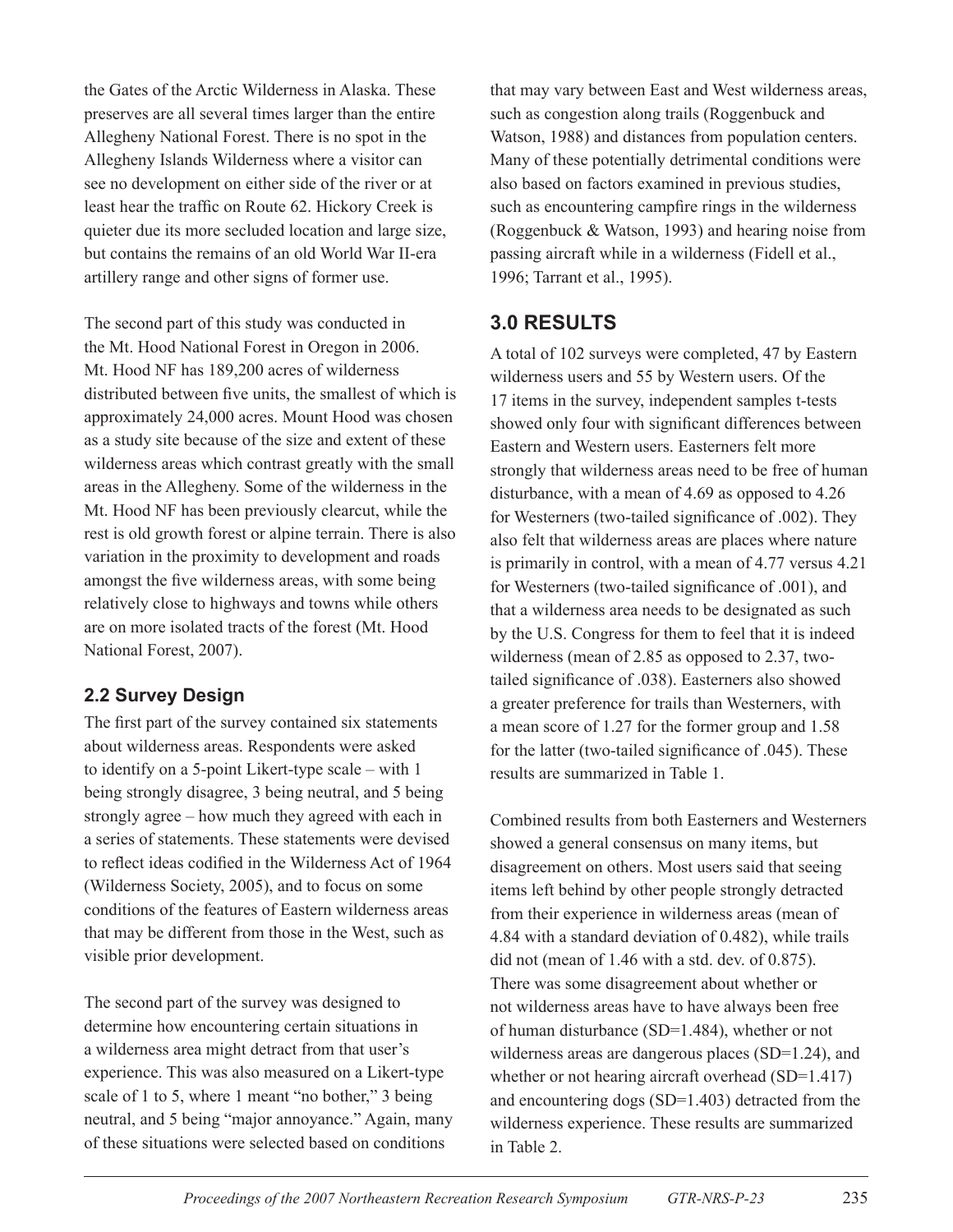#### **Table 1.—Comparison of Eastern and Western wilderness user responses**

| Dimension                                                                                 | Mean <sup>a</sup> |      |               |
|-------------------------------------------------------------------------------------------|-------------------|------|---------------|
|                                                                                           | East              | West | 2-tailed sig. |
| A wilderness area is one that is free of human disturbance                                | 4.69              | 4.26 | $.002*$       |
| A wilderness area is one that has always been free of human disturbance                   | 3.60              | 3.50 | .064          |
| A wilderness area is a place where nature is primarily in control                         | 4.77              | 4.21 | $.001*$       |
| A wilderness area is a place that needs to be specifically designated as such by Congress | 2.85              | 2.37 | $.038*$       |
| A wilderness area is a difficult place to access                                          | 2.93              | 2.71 | .485          |
| A wilderness area is a dangerous place                                                    | 2.35              | 1.82 | .338          |
| Detriment of:                                                                             |                   |      |               |
| Seeing other people                                                                       | 2.75              | 2.90 | .436          |
| Hearing other people                                                                      | 3.31              | 3.40 | .518          |
| Seeing development outside of the wilderness area from within                             | 4.08              | 3.84 | .584          |
| Hearing sounds of development outside the wilderness area from within                     | 4.40              | 4.30 | .833          |
| Seeing trails                                                                             | 1.27              | 1.58 | $.045*$       |
| Seeing fire pits                                                                          | 1.92              | 2.34 | .080          |
| Seeing items left behind by others                                                        | 4.85              | 4.81 | .879          |
| Seeing aircraft overhead                                                                  | 2.56              | 2.37 | .804          |
| Hearing aircraft overhead                                                                 | 2.81              | 2.53 | .771          |
| Seeing dogs                                                                               | 2.04              | 2.61 | .143          |
| Seeing horses                                                                             | 2.15              | 2.34 | .172          |

a 1 = strong disagreement/no detriment; 3 = neutral/no opinion; 5 = strong agreement/extreme detriment \*Significant at the .05 level.

#### **Table 2.—Combined results of Eastern and Western Wilderness users.**

| Dimension                                                                                 | Mean <sup>a</sup> | Std. Dev. |
|-------------------------------------------------------------------------------------------|-------------------|-----------|
| A wilderness area is one that is free of human disturbance                                | 4.37              | 0.954     |
| A wilderness area is one that has always been free of human disturbance                   | 3.32              | 1.484     |
| A wilderness area is a place where nature is primarily in control                         | 4.47              | 0.909     |
| A wilderness area is a place that needs to be specifically designated as such by Congress | 2.56              | 1.480     |
| A wilderness area is a difficult place to access                                          | 2.89              | 1.151     |
| A wilderness area is a dangerous place                                                    | 2.26              | 1.240     |
| Detriment of:                                                                             |                   |           |
| Seeing other people                                                                       | 2.86              | 1.152     |
| Hearing other people                                                                      | 3.42              | 1.164     |
| Seeing development outside of the wilderness area from within                             | 3.99              | 1.247     |
| Hearing sounds of development outside the wilderness area from within                     | 4.28              | 0.965     |
| Seeing trails                                                                             | 1.46              | 0.875     |
| Seeing fire pits                                                                          | 2.13              | 1.248     |
| Seeing items left behind by others                                                        | 4.84              | 0.482     |
| Seeing aircraft overhead                                                                  | 2.59              | 1.308     |
| Hearing aircraft overhead                                                                 | 2.86              | 1.417     |
| Seeing dogs                                                                               | 2.28              | 1.403     |
| Seeing horses                                                                             | 2.36              | 1.311     |

a 1 = strong disagreement/ no detriment; 3 = neutral/no opinion; 5 = strong agreement/extreme detriment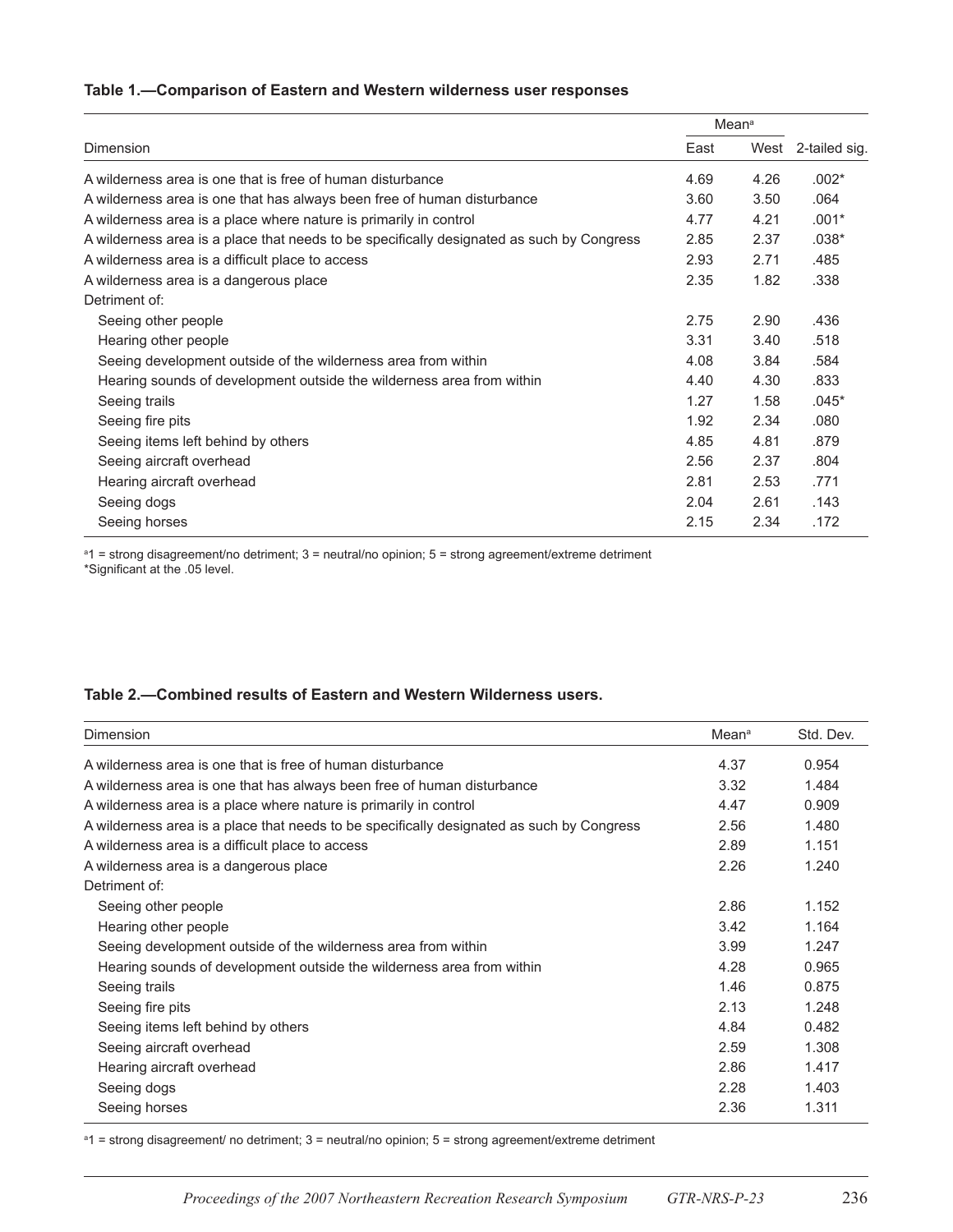# **4.0 Conclusions**

The findings largely did not support the hypotheses. There was little difference between Eastern and Western users with regard to most preferences about wilderness areas, and Eastern users actually preferred some more primitive and pristine conditions than their Western counterparts. The only hypotheses that were supported were that Eastern users would be more likely to favor designation by Congress for them to feel that an area is wilderness and that Western users prefer trails less than Eastern users.

There are several possible reasons for these results. First, the preference of Eastern users for stricter development-free attitudes toward wilderness may stem from the fact that Eastern users have less opportunity to experience such conditions and therefore come to value these qualities more. Instead of being more complacent in their acceptance of Eastern wilderness areas as being more disturbed, as was hypothesized, these users may be aware of the better qualities that can be found in the West and wish for those same qualities at Eastern areas. Likewise, it might be possible that Western users have come to be used to their more pristine wilderness areas and could be taking these qualities for granted.

There are several possible explanations for the general lack of differences between Eastern and Western wilderness users. First, those who prefer to recreate in wilderness areas may share a set of preferences and values that transcend geographic differences. Although not included in the formal study data, on-site conversations with respondents support this idea that key values are shared by wilderness users in different parts of the country. Many wilderness visitors in the East and West had similar clothing, demographics, and even vehicles. Second, analysis of zip codes showed that the vast majority of wilderness users surveyed in this study were from suburban areas. It is possible that suburban areas in different parts of the country offer similar experiences and encourage universal desires for wilderness "escape" experiences.

### **4.1 Implications**

Managers of wilderness areas basically face the same perceptions of wilderness in different parts of the country despite the different attributes of the wilderness areas themselves. Eastern users want more wilderness areas to be designated, and there is more demand in eastern areas for some of the pristine qualities found in the West. Future wilderness designations or expansions should seek to include areas with such qualities in the East, if they can be found. Additionally, Eastern areas under wilderness designation study status should minimize usage that can cause appearances of disturbance. Additional research could help to make this study more robust by increasing the sample size of this survey and including more regions such as the Southeast and Southwest. Further research could also examine variables that were not in this study. Understanding visitors' perceptions of additional characteristics of wilderness areas, such as size, distance from population centers and main roads, quality/abundance of trail markings, and requirements for wilderness permits, could prove to be useful.

## **5.0 Citations**

- Allegheny National Forest. (2005). Interpretive signs and materials on site.
- Boteler, F. (1981). **Eastern and western wildland users: a comparison of their characteristics with implications for management decision making.** In Proceedings: Conference on Social Research in National Parks and Wildland Areas. National Park Service: Southeast Regional Office, 95-105.
- Donnelly, M., Vaske, J., & Kuss, F. (1981). **Wilderness: East is east and west is west.** Appalachia Journal, December, 123-127.